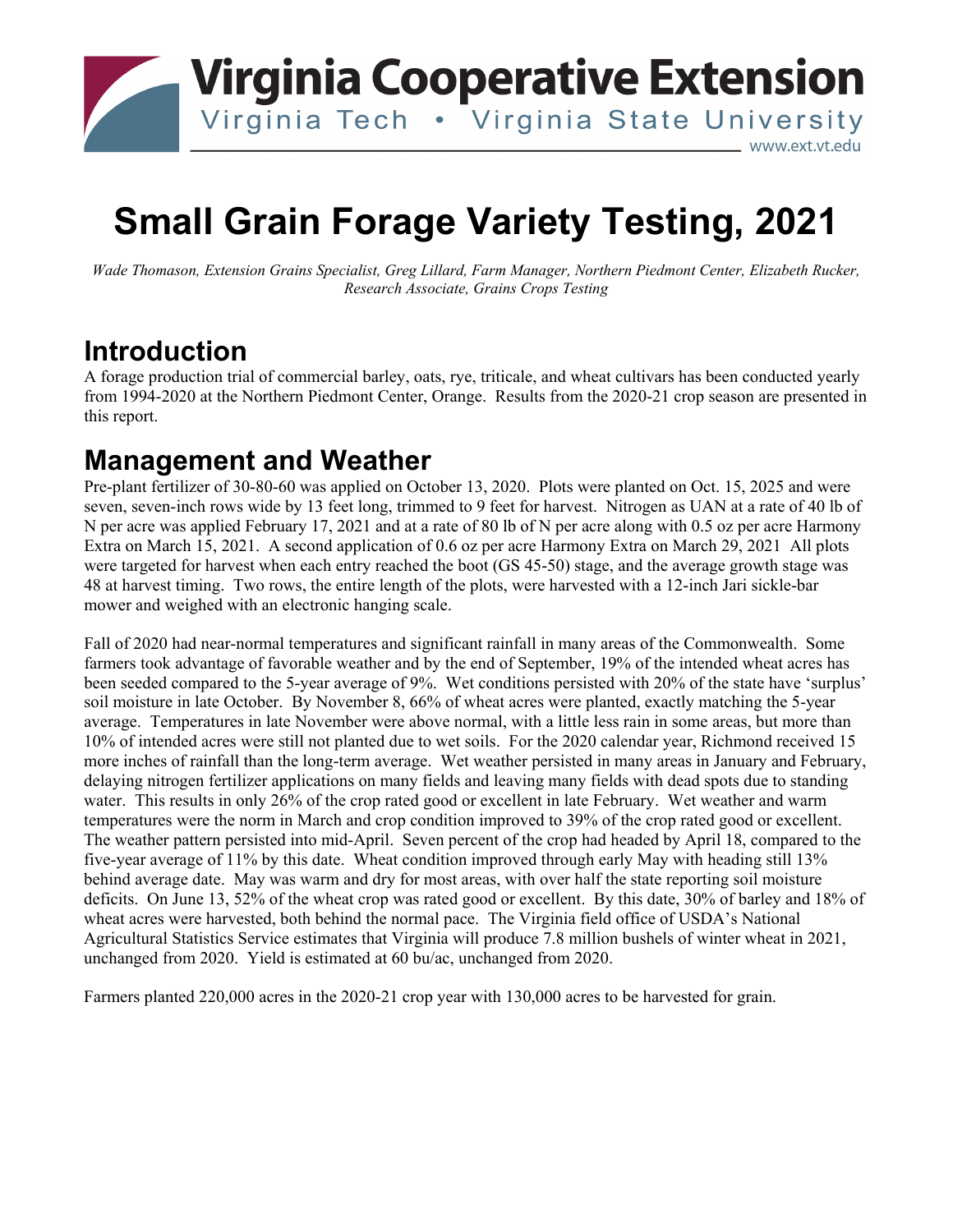

Figure 1. 2020-21 mean daily temperature and cumulative precipitation during the growing season measured at the Northern Piedmont Center, Orange, VA

### **Results**

Results are reported for 35 percent dry matter (DM) yield, DM yield, and nutritive value for all crops including mixtures.

Experimental plots vary in yield and other measurements due to their location in the field and other factors which cannot be controlled. The statistics given in the tables are intended to help the reader make valid comparisons between cultivars. The magnitude of differences which may have been due to experimental error has been computed for the data and listed at the bottom of columns as the LSD (.05) (least significant difference with 95 percent confidence). Differences must be greater than the LSD to be believed to truly exist.

Compared to 2020, forage yield over all entries was 2.9 tons per acre less than 2020. Crude protein was 13.4 % in 2021 compared to 16% last year. TDN values were 60.8% in 2021and 61.5% in 2020. Overall, the triticale lines had the highest yield average of 6.4 ton/ac with NT13416 producing the highest yield overall. Barley entries VA16BFHB-273 NA, VA16BFHB-269 NA and VA16BFHB-268 NA and TriCal Exp 19R01 rye reached harvest maturity prior to other entries. This difference in maturity should be considered when evaluating the performance among species.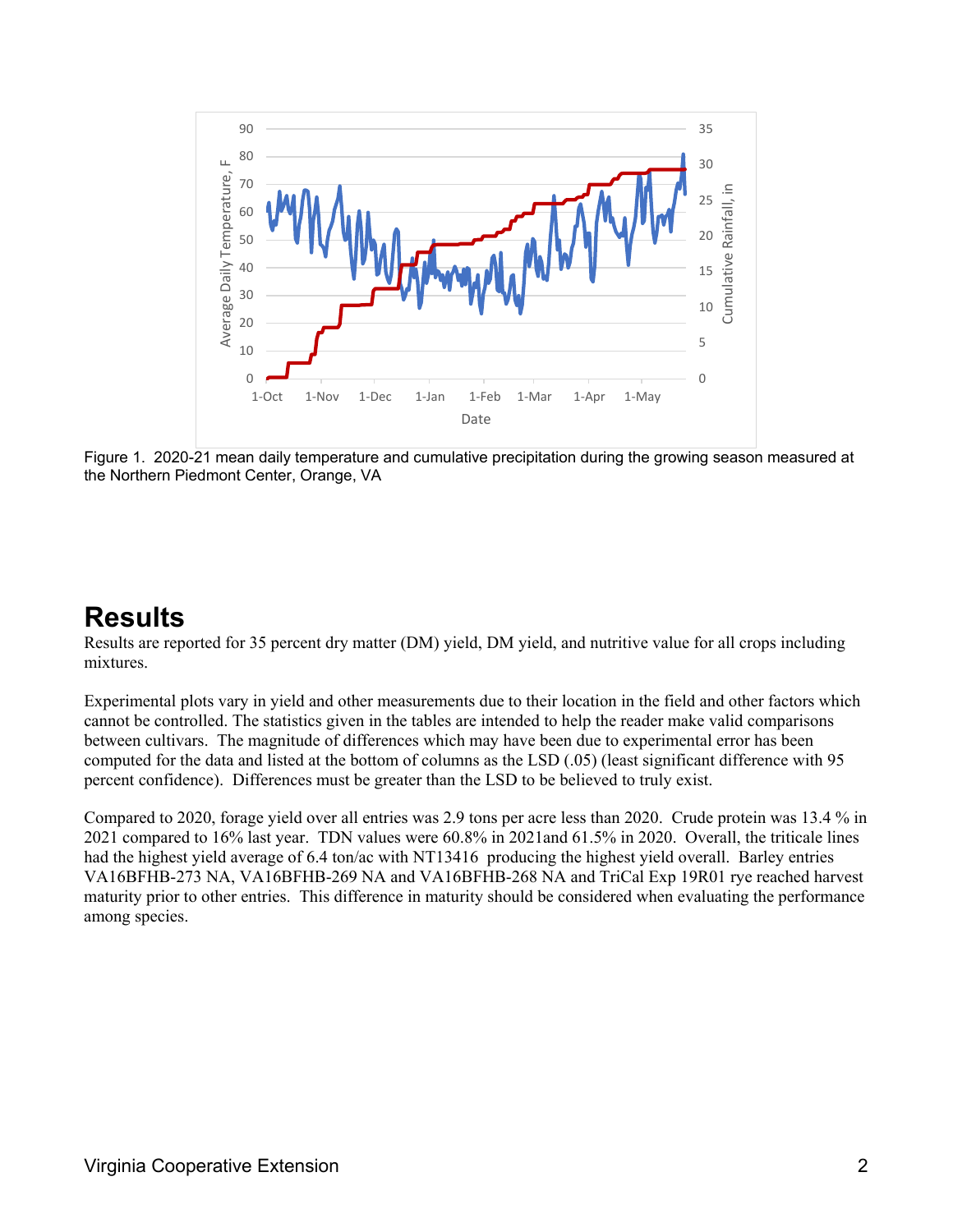Table 1. Small Grain Forage Variety Test, Northern Piedmont AREC, Orange, Va, 2020-2021, Boot Stage Harvest.

| Northern Piedmont Center, Orange, Va 2020-21<br><b>Boot Stage</b>   |                      |        |    |                   |              |         |       |       |       |                 |           |
|---------------------------------------------------------------------|----------------------|--------|----|-------------------|--------------|---------|-------|-------|-------|-----------------|-----------|
|                                                                     |                      |        |    |                   |              |         |       |       |       |                 |           |
| Cultivar                                                            | Species <sup>t</sup> | Date   |    | Maturity (inches) | %            | Protein | %     | %     | %     | Yield (tons/ac) | (tons/ac) |
| Flavia                                                              | B                    | 21-Apr | 50 | 27                | 0            | 12.94   | 31.70 | 56.18 | 61.34 | 4.85            | 1.70      |
| VA16BFHB-273 NA                                                     | B                    | 12-Apr | 52 | 29                | 0            | 16.88   | 31.25 | 55.69 | 63.10 | 4.80            | 1.68      |
| Hirondella                                                          | B                    | 20-Apr | 46 | 30                | 0            | 12.63   | 32.63 | 56.83 | 60.51 | 4.38            | 1.53      |
| VA16BFHB-269 NA                                                     | B                    | 12-Apr | 49 | 26                | 0            | 16.73   | 31.57 | 56.28 | 62.80 | 4.16            | 1.46      |
| VA16BFHB-279 NA                                                     | B                    | 12-Apr | 48 | 26                | 0            | 15.95   | 30.95 | 55.86 | 63.00 | 3.68            | 1.29      |
| VA16BFHB-268 NA                                                     | B                    | 20-Apr | 49 | 26                | 0            | 14.96   | 31.16 | 54.64 | 62.47 | 3.49            | 1.22      |
| Nomini                                                              | B                    | 20-Apr | 50 | 26                | 0            | 15.25   | 30.13 | 54.25 | 63.38 | 3.37            | 1.18      |
|                                                                     |                      |        |    |                   |              |         |       |       |       |                 |           |
| <b>KWS Propower</b>                                                 | R                    | 26-Apr | 45 | 35                | $\mathbf 0$  | 11.17   | 35.65 | 60.20 | 57.66 | 8.57            | 3.00      |
| <b>KWS Progas</b>                                                   | ${\sf R}$            | 23-Apr | 46 | 35                | $\mathbf{1}$ | 12.54   | 36.42 | 60.19 | 57.56 | 7.65            | 2.68      |
| <b>KWS Problend</b>                                                 | $\sf R$              | 22-Apr | 45 | 32                | 0            | 12.93   | 33.95 | 57.83 | 59.60 | 5.97            | 2.09      |
| TriCal Exp 19R01                                                    | $\mathsf{R}$         | 14-Apr | 45 | 29                | 0            | 17.02   | 34.16 | 55.99 | 60.91 | 4.00            | 1.40      |
|                                                                     |                      |        |    |                   |              |         |       |       |       |                 |           |
| NT13416                                                             | $\top$               | 29-Apr | 52 | 40                | 0            | 11.34   | 34.40 | 59.00 | 58.68 | 9.59            | 3.36      |
| BCT19003                                                            | $\mathsf T$          | 29-Apr | 45 | 35                | $\Omega$     | 11.88   | 33.89 | 58.07 | 59.27 | 8.54            | 2.99      |
| NT11406                                                             | $\mathsf T$          | 29-Apr | 51 | 30                | 0            | 12.77   | 32.85 | 58.38 | 60.39 | 8.11            | 2.84      |
| TriCal Exp 20T02                                                    | $\top$               | 26-Apr | 45 | 29                | $\Omega$     | 13.24   | 30.36 | 53.63 | 62.48 | 7.44            | 2.60      |
| TriCal Gainer 154                                                   | $\top$               | 23-Apr | 45 | 28                | 0            | 12.59   | 33.01 | 55.21 | 60.20 | 7.41            | 2.60      |
| NT14407                                                             | $\top$               | 26-Apr | 46 | 29                | $\mathbf 0$  | 13.94   | 31.65 | 54.21 | 61.73 | 7.40            | 2.59      |
| NT14433                                                             | $\mathsf T$          | 29-Apr | 48 | 38                | 0            | 12.39   | 32.97 | 58.63 | 60.16 | 7.14            | 2.50      |
| <b>TriCal Gunner</b>                                                | $\top$               | 30-Apr | 48 | 39                | $\mathbf 0$  | 11.89   | 36.73 | 59.68 | 57.09 | 7.00            | 2.45      |
| TriCal Flex 719                                                     | $\top$               | 30-Apr | 45 | 38                | 0            | 11.59   | 36.79 | 60.26 | 56.94 | 6.66            | 2.33      |
| NT96T441 (NE96T441)                                                 | $\top$               | 27-Apr | 45 | 39                | 0            | 12.84   | 33.29 | 58.20 | 60.07 | 6.63            | 2.32      |
| NT11428                                                             | $\sf T$              | 30-Apr | 52 | 41                | 0            | 11.73   | 35.58 | 59.06 | 57.91 | 6.58            | 2.30      |
| <b>TriCal Surge</b>                                                 | $\sf T$              | 28-Apr | 45 | 32                | $\mathbf 0$  | 12.91   | 33.45 | 58.06 | 59.98 | 6.56            | 2.29      |
| <b>TriCal Thor</b>                                                  | $\top$               | 30-Apr | 45 | 35                | 0            | 11.30   | 35.72 | 58.88 | 57.66 | 6.47            | 2.27      |
| BCT18001                                                            | $\top$               | 28-Apr | 45 | 31                | 0            | 11.55   | 32.67 | 56.39 | 60.09 | 6.46            | 2.26      |
| <b>BCT19005</b>                                                     | T                    | 28-Apr | 49 | 32                | 0            | 11.16   | 33.61 | 58.47 | 59.23 | 6.39            | 2.24      |
| BCT18002                                                            | $\top$               | 30-Apr | 57 | 38                | 0            | 11.00   | 37.35 | 61.85 | 56.29 | 6.29            | 2.20      |
| NT12404-1                                                           | $\top$               | 26-Apr | 47 | 30                | 0            | 12.64   | 31.16 | 54.56 | 61.64 | 6.25            | 2.19      |
| <b>BCT19004</b>                                                     | $\top$               | 29-Apr | 51 | 37                | 0            | 11.53   | 35.39 | 59.98 | 57.99 | 6.10            | 2.13      |
| <b>BCT19007</b>                                                     | $\top$               | 30-Apr | 45 | 32                | 0            | 14.00   | 31.32 | 53.99 | 62.01 | 5.71            | 2.00      |
| Tricanto                                                            | $\top$               | 30-Apr | 55 | 32                | 0            | 12.49   | 33.52 | 56.48 | 59.78 | 5.31            | 1.86      |
| <b>TriCal Merlin Max</b>                                            | $\sf T$              | 30-Apr | 49 | 32                | 0            | 13.03   | 33.96 | 56.83 | 59.63 | 5.29            | 1.85      |
| NT12434                                                             | $\top$               | 30-Apr | 45 | 36                | 0            | 10.78   | 36.91 | 60.23 | 56.55 | 5.21            | 1.83      |
| NT09423                                                             | $\top$               | 30-Apr | 51 | 32                | 0            | 13.56   | 33.20 | 58.47 | 60.41 | 5.10            | 1.79      |
| NT12403                                                             | $\top$               | 20-Apr | 45 | 30                | 0            | 13.41   | 31.87 | 56.08 | 61.38 | 5.05            | 1.77      |
| TriCal Exp 20T06                                                    | $\top$               | 26-Apr | 45 | 30                | 0            | 14.55   | 31.93 | 56.25 | 61.74 | 4.83            | 1.69      |
| NT13443                                                             | $\top$               | 30-Apr | 46 | 38                | 0            | 12.28   | 33.28 | 58.34 | 59.88 | 4.38            | 1.54      |
| TriCal Exp 21T01                                                    | $\top$               | 18-Apr | 47 | 24                | 0            | 17.31   | 29.48 | 54.14 | 64.62 | 3.70            | 1.30      |
|                                                                     |                      |        |    |                   |              |         |       |       |       |                 |           |
| Liberty 5658                                                        | W                    | 28-Apr | 46 | 28                | 0            | 12.21   | 29.62 | 52.71 | 62.68 | 6.30            | 2.21      |
| SSI130-06                                                           | W                    | 30-Apr | 57 | 23                | 0            | 12.79   | 31.08 | 54.14 | 61.76 | 3.72            | 1.30      |
| <b>LSD 0.05</b>                                                     |                      |        | 4  | 3                 | 1            | 2.10    | 2.43  | 3.04  | 2.49  | 1.38            | 0.48      |
| <sup>T</sup> B - Barley, O - Oats, R - Rye, T - Triticale, W- Wheat |                      |        |    |                   |              |         |       |       |       |                 |           |